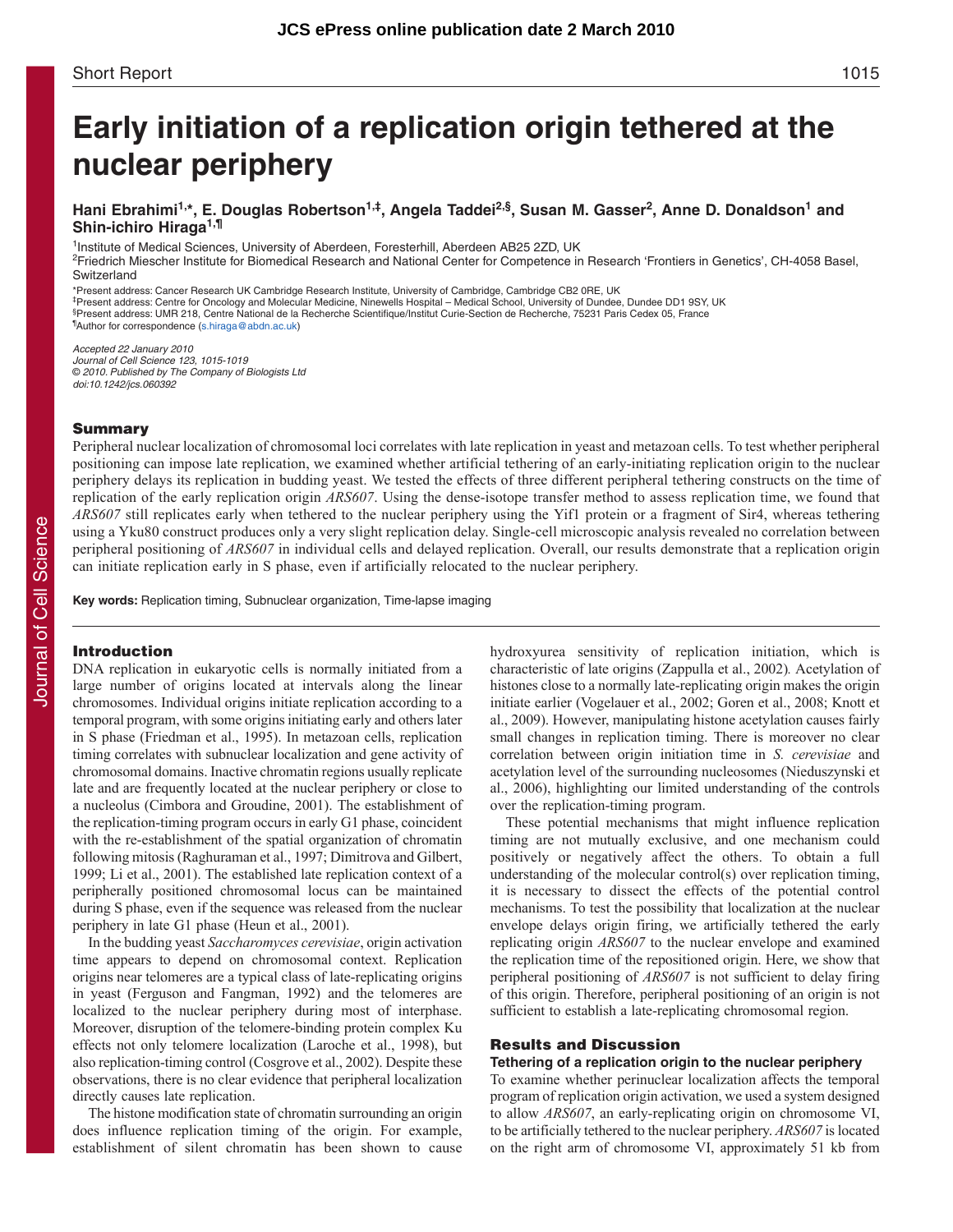*CEN6* and 71 kb from the right telomere (Shirahige et al., 1993), and shows largely random subnuclear positioning (Taddei et al., 2004). *ARS607* is efficiently active (initiating replication in >85% of cells) and replicates early in S phase (Friedman et al., 1997; Yamashita et al., 1997). To enable controlled tethering of *ARS607* to the nuclear periphery, we used a strain in which four copies of the *lexA* operator sequence (*lexAop*) are inserted 0.7 kb from *ARS607* (Fig. 1A) (Taddei et al., 2004). This insertion allows the *ARS607* locus to be directed to the nuclear periphery by expressing a 'tethering construct' in which the LexA DNA-binding domain is fused to a protein moiety that can mediate peripheral positioning [such as fragments of the Ku and Sir proteins implicated in telomere tethering (Taddei et al., 2004)]. The locus was visualized by inserting an array of *lacO* operator sequences (centered 5.9 kb from *ARS607*) and expressing GFP fused to LacI repressor protein (LacI-GFP) (Straight et al., 1996). In vivo, 5.9 kb corresponds to separation of less than 50 nm (Bystricky et al., 2004); because this distance is much shorter than the  $\sim$ 200 nm resolution limit of light microscopy, the position of the *lacO* array can be considered to reflect the position of *ARS607*. The strain additionally expresses the nuclear pore protein Nup49 fused to either GFP or mCherry protein (Iwase et al., 2006), allowing microscopic assessment of *ARS607* location relative to the nuclear envelope.

We employed three different LexA fusion tethering constructs: LexA-Sir4<sup>PAD</sup>, LexA-Yku80-9 and LexA-Yif1, all of which were previously shown to mediate nuclear peripheral localization (Taddei et al., 2004). LexA-Sir $4^{PAD}$  contains a fragment of the Sir4 protein. Sir4 forms part of the telomeric transcriptional silencing machinery, but because the Sir4<sup>PAD</sup> fragment lacks the domain required for interaction with other Sir proteins, it cannot nucleate silent heterochromatin when tethered to a chromosomal locus (Ansari and Gartenberg, 1997; Taddei et al., 2004). Another tethering construct, LexA–Yku80-9, is formed from LexA fused to an allele of the telomere-binding Yku80 protein (Taddei et al., 2004). We also tested a construct containing LexA fused to the inner nuclear membrane protein Yif1, which can tether *ARS607* to the nuclear periphery independent of proteins involved in telomere clustering (Taddei et al., 2004). Importantly, none of these LexA fusions induces transcriptional silencing at the *ARS607* locus (supplementary material Fig. S1), although LexA–Yku80-9 was previously shown to induce moderate silencing at a crippled silencer (Taddei et al., 2004). All three LexA fusions mediate tethering of the *ARS607* locus to the nuclear periphery in G1 and early S phase cells (data not shown), as previously reported (Taddei et al., 2004; Hiraga et al., 2006; Ebrahimi and Donaldson, 2008). Yeast chromatin is highly mobile and it should be noted that the *ARS607* locus remains dynamic, even when positioned at the periphery by one of these constructs. Therefore, we observe *ARS607* at the periphery in 60- 70% of cells in a population snapshot (compared to 33% of cells for a randomly positioned locus). This observation is consistent with previous data showing that endogenous perinuclear chromosome domains, such as telomeres, are peripheral in 60-70% of cells (Hediger et al., 2002; Brickner and Walter, 2004).

We first checked that peripheral tethering does not repress origin activity, using neutral/neutral two-dimensional gel electrophoresis



LexA-Sir4PAD LexA-Yif1



**Fig. 1. Perinuclear tethering of a replication origin.** (**A**) Schematic diagram of the tethering construct used in this study. Integrated next to *ARS607* are four copies of the *LexA* DNA-binding sequence and an array of *lacO* sites. (**B**) The origin activity of *ARS607* in asynchronous cultures was compared using twodimensional gel electrophoresis of strains expressing LexA only (strain HE114), and LexA-Sir4<sup>PAD</sup> (HE115), LexA-Yku80-9 (HE116) and LexA-Yif1 (HE87) tethering constructs.

**Fig. 2. Replication timing of the** *ARS607* **locus is unchanged when peripherally tethered.** (A) Results of dense-isotope transfer experiments to measure replication timing in strains in which the *ARS607* locus was not peripherally tethered (LexA) or was tethered to the nuclear periphery (LexA-Sir4PAD, LexA–Yku80-9, LexA-Yif1). The replication kinetics of the *ARS607* locus are compared with those of *ARS306* (early marker) and chrXIV-internal (late marker). (**B**) RI was calculated for *ARS607* in each of the four strains relative to very early and late replicating sequences (*ARS306* and chrXIVinternal, set to 0 and 1, respectively).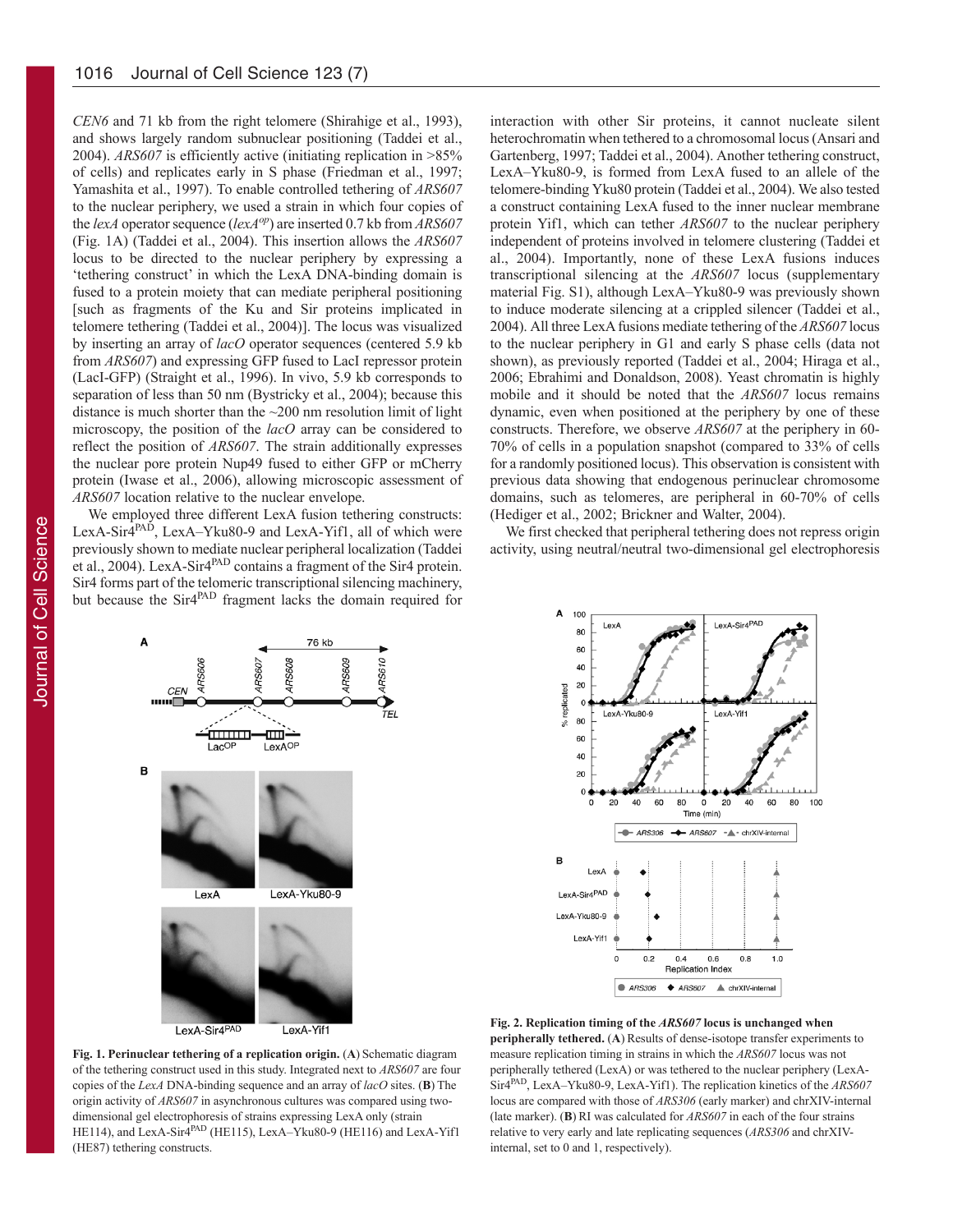

(Fig. 1B) (Friedman and Brewer, 1995). A bubble arc indicative of *ARS607* origin activation was detected in the LexA-expressing strain. The presence of a similar bubble arc in the strains expressing LexA-Sir4<sup>PAD</sup>, LexA-Yku80-9 and LexA-Yif1 indicated that *ARS607* remains active when tethered to the nuclear periphery.

### **Tethering does not affect average replication time**

Next, we examined the effect of perinuclear tethering on replication timing of *ARS607* using the dense-isotope transfer method. In this technique, the replication kinetics of specific sequences are monitored in a synchronized culture, by tracking the shift in density of genomic DNA fragments caused by the incorporation of specific carbon and nitrogen isotopes into nascent DNA (McCarroll and Fangman, 1988). The graphs in Fig. 2A show the replication kinetics of three different sequences: the early-replication origin **Fig. 3. Subnuclear positioning does not correlate with** *ARS607* **replication time in live-cell imaging experiments.** (**A**) Images illustrating representative time points from a single time-lapse series. The gray-scale panels show DIC images of the cell at indicated time points. The position of *ARS607* (green GFP dot) within the nuclear rim (red mCherry) is shown in the colored insets. At each time point, the data sets collected consisted of 16 planes in each channel through the *z*-axis. At the time points shown, *ARS607* was close to the equatorial plane of the nucleus. The full data set for this cell is given in the bottom left plot in B. Scale bars:  $2 \mu m$ . (**B**) *ARS607* positioning and intensity data measured every 2 minutes in nine cells expressing LexA (HE114). Fluorescence intensity of the GFP-tagged *ARS607* locus (green circles) is plotted (left *y*-axis). Open diamonds show bud size (right *y*-axis). Red triangles indicate time points at which *ARS607* was localized to the nuclear periphery (measured by calculating the three-dimensional distance between *ARS607* and the center of the nucleus, allowing estimation of dot-to-periphery distance). Graphs are aligned at the last time point when each cell was observed to be unbudded (vertical blue line). Graphs are sorted from top to bottom according to the degree of localization in each cell at the three time points preceding *ARS607* replication. (**C**) *ARS607* positioning and intensity data in nine cells expressing LexA-Sir4PAD (HE115), displayed as in B. (**D**) *ARS607* positioning and intensity data in nine cells expressing LexA–Yku80-9 (HE116), displayed as in B.

*ARS306*; a late marker sequence, 'chrXIV-internal', centered at approximately 223 kb on chromosome XIV; and the *ARS607* locus. As expected, in the control strain (expressing LexA alone), *ARS607* replicated early in S phase, shortly after *ARS306*, which is one of the earliest-replicating sequences in the genome (Fig. 2A). Expression of either the LexA-Sir4<sup>PAD</sup> or LexA-Yif1 localization constructs did not result in any noticeable change in the replication kinetics of *ARS607* (Fig. 2A, right hand graphs). Expression of LexA–Yku80-9 caused a very slight delay in the replication time of *ARS607* relative to the early marker *ARS306* (Fig. 2A, lower left panel), but this change might not be significant because it lies within the margins of error typically seen for this type of experiment (Friedman et al., 1996).

Replication time in these experiments is defined as the time at which a sequence has replicated in half of the cycling cells. The 'replication index' (RI) is the replication time of a sequence expressed relative to the early and late markers (whose replication times are assigned as 0 and 1, respectively). Calculating the RI normalizes the differences in the speed with which different cultures release from synchronization and proceed through S phase. Fig. 2B shows RI values for *ARS607* in the four experiments, and confirms that expressing LexA-Sir4PAD or LexA-Yif1 caused no significant change in replication time, whereas LexA–Yku80-9 caused only a very slight change.

## **Single-cell analysis of replication timing**

The results in Fig. 2 do not support the idea that perinuclear positioning mediates late replication. However, the replication timing values measured by the density-transfer method represent an average (mean) for all the cells in the population. Because the LexA fusion proteins typically cause perinuclear tethering in only 60-70% of cells at any moment (Taddei et al., 2004; Hiraga et al., 2006; Ebrahimi and Donaldson, 2008), it is conceivable that a delay to replication time caused by perinuclear localization could be obscured because *ARS607* is not localized in 30-40% of cells. To investigate this possibility, we examined the replication of the *ARS607* locus microscopically in individual cells, by monitoring the doubling of GFP fluorescence intensity (Kitamura et al., 2006; Ebrahimi and Donaldson, 2008). Briefly, time-lapse experiments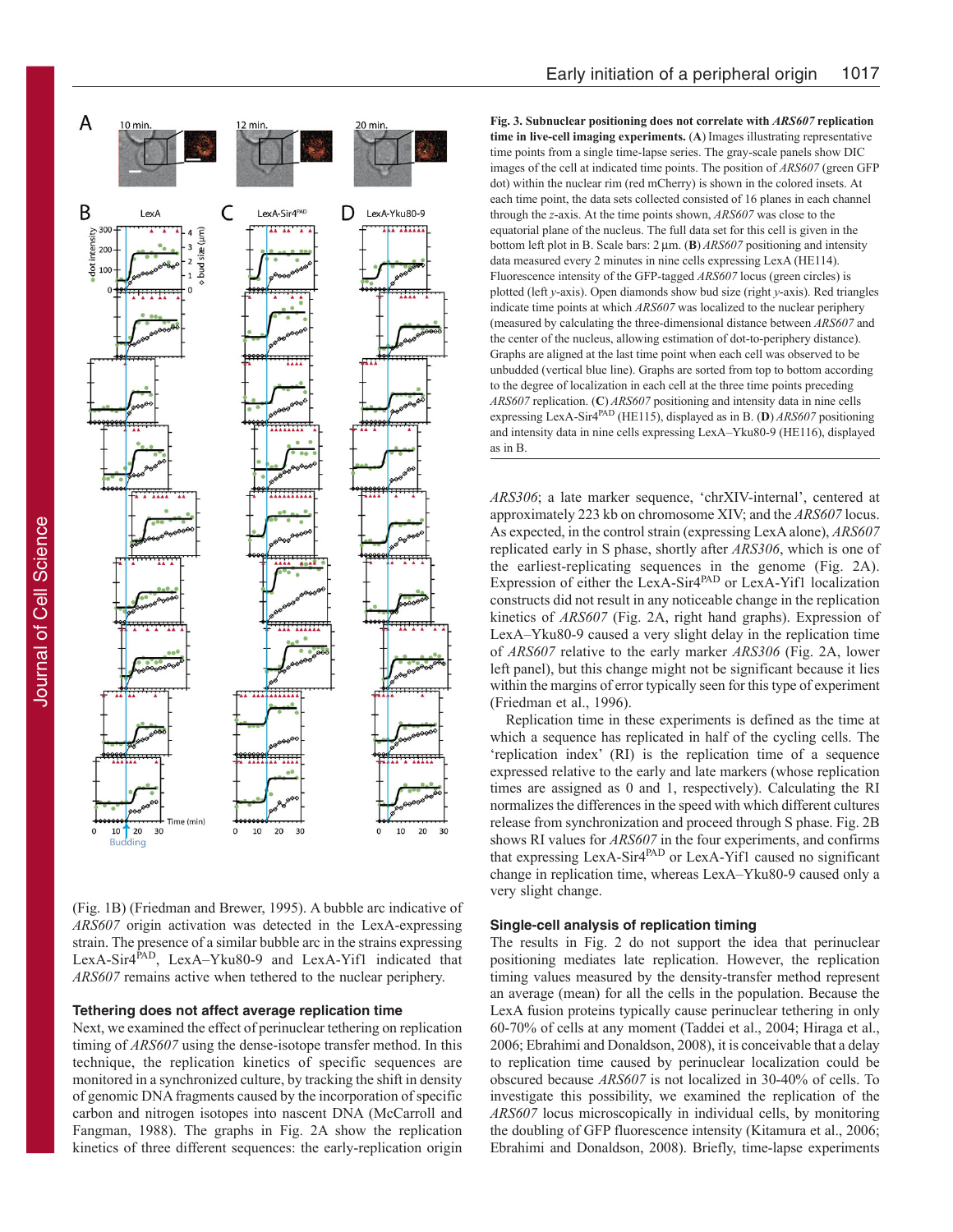were carried out to measure three parameters in cells undergoing bud emergence: GFP fluorescence intensity of the *lacO*-*lexAop*-*ARS607* locus, position of the locus relative to the nuclear envelope and bud size. Representative images are shown in Fig. 3A. The plots in Fig. 3C-D show the results for a series of individual cells. In these plots, the open diamonds show bud size at successive time points and red triangles indicate time points at which the *ARS607* locus was at the nuclear periphery. Measuring the midpoint of the increase in GFP fluorescence (filled green circles) allows assignment of the *ARS607* replication time in each cell.

In the control strain expressing LexA, the *ARS607* locus was consistently replicated 2-6 minutes after bud emergence (Fig. 3B, Fig. 4A). Replication time of the *ARS607* locus was also measured in cells expressing LexA-Sir4PAD (Fig. 3C) and LexA–Yku80-9 (Fig. 3D). In neither case did we observe any consistent delay in replication timing relative to bud emergence. Importantly, even when examining these individual cells, no relationship was observed between *ARS607* replication time and its localization status at immediately preceding time points (Fig. 4A). Specifically, the *ARS607* locus showed no tendency to replicate later when it was



**Fig. 4. Replication timing relative to bud emergence is not affected by perinuclear tethering.** (**A**) Scatter plot showing *ARS607* replication time relative to bud emergence time, in live cells expressing LexA, LexA-Sir4PAD or LexA–Yku80-9. Each data point represents *ARS607* replication time in one of the single cells shown in Fig. 3. Negative values indicate cells in which *ARS607* replicated prior to bud emergence. The horizontal red lines show mean replication time relative to bud emergence for each strain (LexA=3.52) minutes, LexA-Sir4<sup>PAD</sup>=2.23 minutes, LexA-Yku80-9=1.65 minutes). *P* values determined by Welch's *t*-test are 0.35 and 0.11 for LexA versus LexA-Sir4PAD and LexA versus LexA–Yku80-9, respectively, indicating no significant difference in mean replication time. The fill pattern of data points indicates the degree of peripheral localization of *ARS607* at the three time points immediately prior to replication. Black circles indicate perinuclear localization at all three time points; grey circles indicate localization at two time points; hatched circles indicate localization at one time point; open circles indicate no perinuclear localization at the three time points before replication. (**B**) Box plot showing bud size at the time of *ARS607* replication for the three strains in A. Bud size at time of replication for a late marker sequence (telomere VI-R) is shown for comparison (Ebrahimi and Donaldson, 2008).

localized at the periphery immediately before replication (Fig. 4A, grey and black circles do not cluster towards the top of the chart). Tethering of *ARS607* to the nuclear periphery by LexA-Sir4<sup>PAD</sup> or LexA–Yku80-9 did result in replication timing that appears slightly more scattered relative to bud emergence than observed for the control strain (Fig. 4A), but the variation in replication timing relative to budding (s.d. less than 4 minutes) was much smaller than the length of S phase (15-20 minute difference in replication time between earliest and latest origins). Moreover, the *ARS607* locus replicated at a very similar average bud size, whether or not it was tethered to the nuclear periphery (Fig. 4B). To summarize, the results of single-cell analysis also indicated that peripheral localization of *ARS607* has no major impact on its replication time.

The density-transfer method allows precise, standardized comparison of average replication times in a population, whereas single-cell imaging enables the simultaneous recording of replication time and locus subnuclear position in individual living cells. Assessing replication time using either technique revealed that perinuclear positioning of the origin does not impact its initiation time. In summary, our findings suggest that subnuclear localization is not the main determinant of replication timing in budding yeast. This reveals the reason for previous observations that telomeric origins can replicate late even when the origin is not properly localized to the nuclear periphery (Heun et al., 2001; Hiraga et al., 2006).

#### **Materials and Methods**

#### **Yeast strains and plasmids**

Yeast strains are described in supplementary material Table S1. Primer sequences used in strain construction are available on request. Plasmids pAT4, pAT4-Sir2, pAT4- Sir4PAD, pAT4–Yku80-9 and pAT4-Yif1 were described previously (Taddei et al., 2004).

#### **Microscopy**

Quantitative measurements of microscopic images were performed as described (Ebrahimi and Donaldson, 2008). To determine the time point at which *ARS607* replicated, a curve is fitted over the intensity data points; the midpoint of the intensity increase on the fitted curve is assigned as the replication time.

#### **Density transfer**

The replication timing analyses shown in Fig. 2 were carried out using the denseisotope transfer technique, as previously described (Donaldson et al., 1998).

#### **Two-dimensional gel**

Genomic DNA was prepared as described (Huberman et al., 1987; Brewer et al., 1992). DNA fragments digested using *Nco*I and *Eco*RI were separated by neutral/neutral two-dimensional agarose gel electrophoresis (Friedman and Brewer, 1995) and transferred to neutral membrane (Qbiogene) by Southern blotting. The 1633-bp fragment containing *ARS607* was detected using a suitable 32P-labeled probe.

We thank Ian Stansfield, Berndt Müller, M. K. Raghuraman and Bonny Brewer for helpful comments. This research was supported by the Wellcome Trust (grant 082377), the Association for International Cancer Research (grant 05-0445) and Cancer Research UK (grant A2571). Deposited in PMC for release after 6 months.

#### Supplementary material available online at

http://jcs.biologists.org/cgi/content/full/123/7/1015/DC1

#### **References**

**Ansari, A. and Gartenberg, M. R.** (1997). The yeast silent information regulator Sir4p anchors and partitions plasmids. *Mol. Cell. Biol.* **17**, 7061-7068.

- **Brewer, B. J., Lockshon, D. and Fangman, W. L.** (1992). The arrest of replication forks in the rDNA of yeast occurs independently of transcription. *Cell* **71**, 267-276.
- **Brickner, J. H. and Walter, P.** (2004). Gene recruitment of the activated INO1 locus to the nuclear membrane. *PLoS Biol.* **2**, e342.
- **Bystricky, K., Heun, P., Gehlen, L., Langowski, J. and Gasser, S. M.** (2004). Longrange compaction and flexibility of interphase chromatin in budding yeast analyzed by high-resolution imaging techniques. *Proc. Natl. Acad. Sci. USA* **101**, 16495-16500.
- **Cimbora, D. M. and Groudine, M.** (2001). The control of mammalian DNA replication: a brief history of space and timing. *Cell* **104**, 643-646.